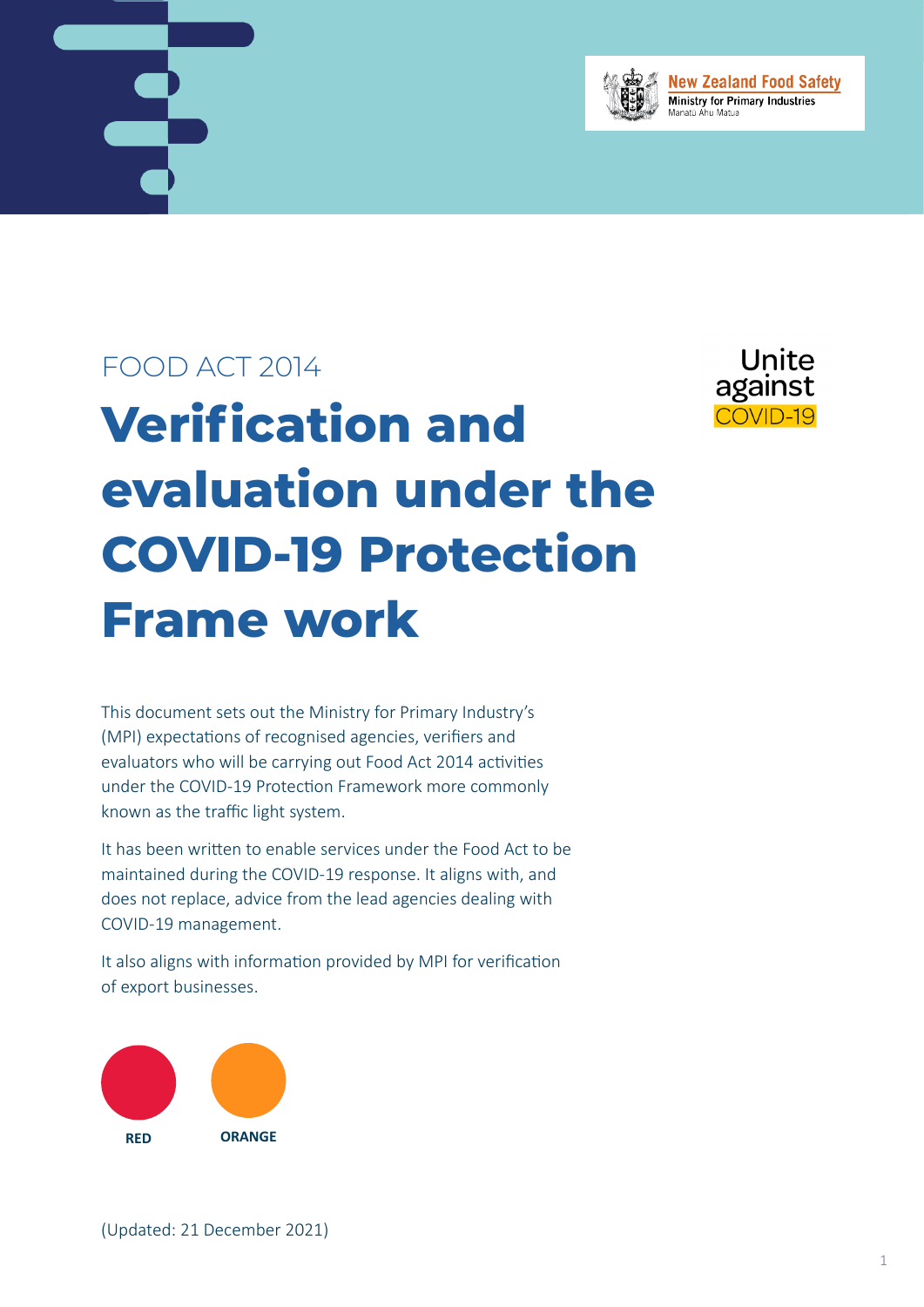## THE KEY ELEMENTS OF THE COVID-19 PROTECTION FRAMEWORK

The key elements of the COVID-19 Protection Framework include:



COVID-19 vaccination certificates



Capacity limits



Limited purpose Physical distancing gatherings and outdoor gatherings





Use of QR codes and contact records



Restriction on access to certain businesses and services



Restrictions on opening, operating and movement



Face coverings and Personal Protective Equipment (PPE) at different settings

The measures recognise different regions may have different levels of COVID-19 community transmission; and consider the capacity of the health system in those areas to manage infection.

*At the onset of the transition to the COVID-19 Protection Framework, cross-boundary travel rules for Auckland remain essentially the same as those that were in force under the Alert Level system.*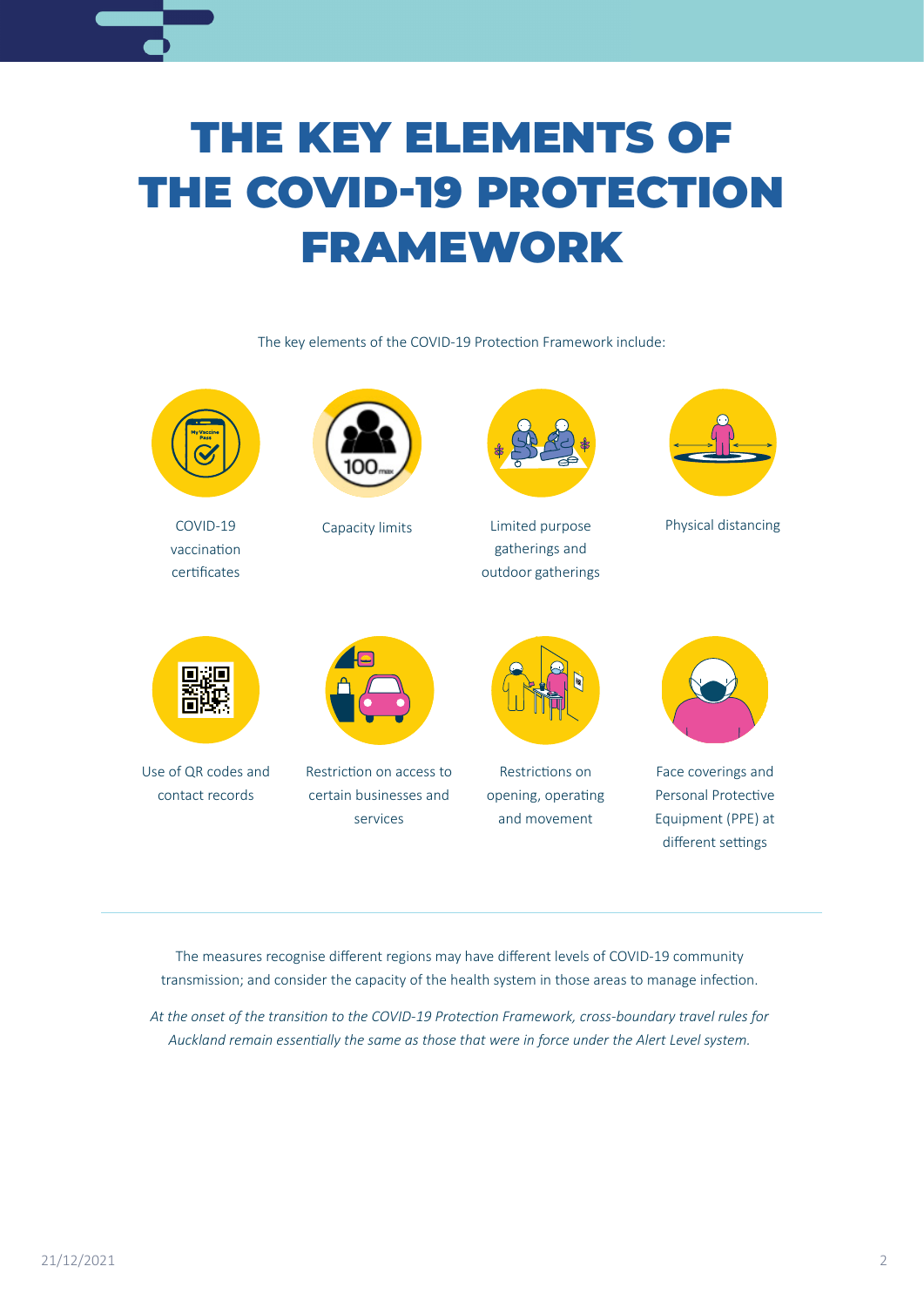### **MPI's expectations of Recognised Agencies and Persons**

MPI has a vaccination policy for all MPI staff, contractors, and people visiting MPI sites. This policy currently does not extend to verifiers and evaluators who are not employed by MPI, but who visit food businesses and carry out activities on behalf of MPI under the Food Act 2014. Employers of these people will need to meet Health and Safety and COVID-19 rules.

MPI strongly urges Recognised Agencies to have a vaccination policy to manage COVID-19 risks to staff and customers. You can find the MPI policy and the MPI COVID risk assessment in the Food Academy in the COVID-19 section.

Recognised Agency COVID-19 policies need to consider the key elements of the COVID-19 protection framework. This is especially important if customers include aged care facilities and other places where elderly, very young, and immunocompromised people may be encountered. The policy needs to enable verifiers and evaluators to work with customers to agree and follow practices that keep people safe; and control the spread of COVID-19.

Verifiers, Evaluators and Recognised Agencies will also need to be aware of the impact on cross-boundary travel under the protection framework. [Schedule 8](https://www.legislation.govt.nz/regulation/public/2021/0386/latest/whole.html#LMS566889) of the Health Order contains the current cross-boundary rules that apply.

There is also information available at: [https://covid19.](https://covid19.govt.nz/alert-levels-and-updates/covid-19-protection-framework/) [govt.nz/alert-levels-and-updates/covid-19-protection](https://covid19.govt.nz/alert-levels-and-updates/covid-19-protection-framework/)[framework/](https://covid19.govt.nz/alert-levels-and-updates/covid-19-protection-framework/)

## **Key principles for verification and evaluation activities at all COVID-19 protection framework settings**

Verification and evaluation are requirements of the Food Act 2014. MPI expects the following activities to take place on-site at Food Act businesses unless there is a valid reason not to.

- The reality check component of an evaluation,
- The reality check component during initial, routine and unscheduled verifications,
- Follow up of critical non-compliances and conditions of registration requiring an on-site check.

Valid reasons not to carry out these activities on-site include:

- The verifier/evaluator and/or the food business are in an area that is in lockdown to control high rates of COVID-19 transmission, \*or
- Travel restrictions are in place,\* or
- The verifier/evaluator or food business staff are isolating or confirmed with COVID-19,\* or
- The verifier and food business are unable to agree on a procedure that will minimise the risk of transmitting COVID-19 during the verifier or evaluator's visit,\*\* (See also FAQs), or
- The food business meets the criteria for, and is offered, a remote verification by a Recognised Remote Verifier.

\*Initial and routine verifications of template food control plans and national programme businesses may be carried out remotely by Recognised Remote Verifiers. MIQ facilities may be either remotely verified or remotely checked.

\*\* If no reasonable agreement for mitigating the risk from COVID-19 transmission can be reached, refer the business to their registration authority.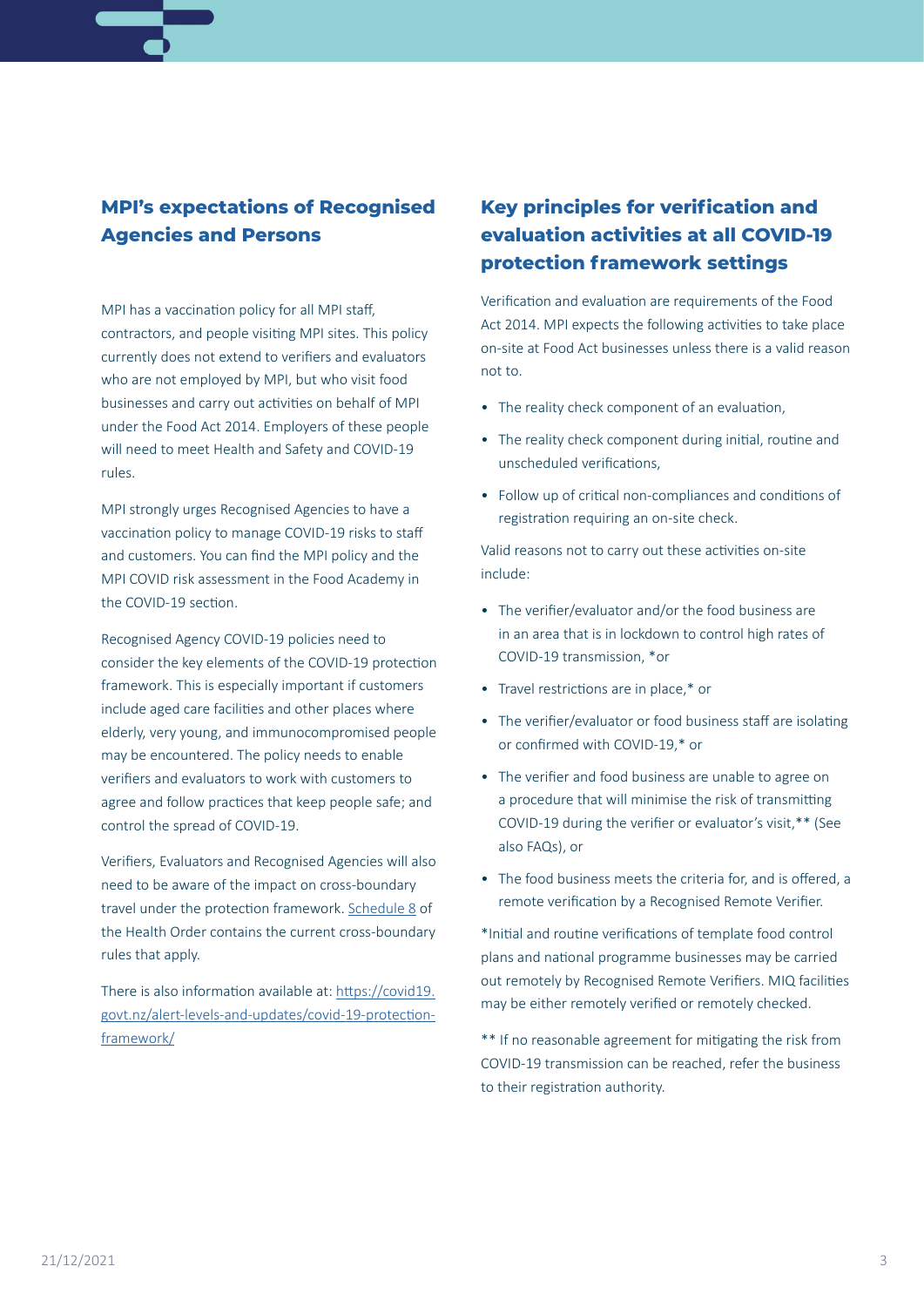## FREQUENTLY ASKED QUESTIONS:

## **Must I be vaccinated to carry out duties under the Food Act 2014?**

*Government policy uses a vaccination strategy to mitigate the spread and impact of COVID-19. People working for, contracting to, and visiting NZFS/MPI sites will need to show their vaccination passport before being allowed in. The MPI vaccination policy does not apply to other people working on behalf of NZFS/ MPI to carry out services or activities. However, their employers will need to meet Health and Safety and COVID-19 rules.*

*Currently the rules for who must be vaccinated to work can be found at:* [Mandatory vaccinations for workers |](https://covid19.govt.nz/covid-19-vaccines/vaccinations-and-work/mandatory-vaccinations-for-workers/)  [Unite against COVID-19 \(covid19.govt.nz\)](https://covid19.govt.nz/covid-19-vaccines/vaccinations-and-work/mandatory-vaccinations-for-workers/)

*MPI strongly urges Recognised Agencies to have a vaccination policy to manage COVID-19 risks to staff and customers. You can find the MPI policy and the MPI COVID risk assessment in the Food Academy in the COVID-19 section.*

## **What are the rules relating to travel across regional boundaries (red to orange or vice versa)?**

*Restrictions on travel appear in the schedules to the Order. Schedule 8 - travelling in and out of extended Auckland area - covers the cross-boundary rules that currently apply. Schedule 8 will be updated as travel restrictions change.*

*See also:* [Personal travel across the Auckland boundary](https://covid19.govt.nz/travel/travel-advice-for-auckland/personal-travel-across-the-auckland-boundary/) [| Unite against COVID-19 \(covid19.govt.nz\)](https://covid19.govt.nz/travel/travel-advice-for-auckland/personal-travel-across-the-auckland-boundary/)

**If I'm a fully vaccinated person carrying out duties under the Food Act 2014 do I have to go into a food business where there are unvaccinated staff? What does a verifier do if the food business has no policy for COVID-19 measures?**

*MPI have sought policy advice on this and can confirm the following.*

*Where there is a regulatory requirement, such as for verification, this becomes a primary duty, and the Food Act is the principal legislation that applies. Other legislation - such as Health and Safety, and the COVID-19 provisions – identify measures to help keep people safe while performing their duty.*

*When planning to go on-site, discuss with the business and your employer the best options that can be put in place during your visit to reduce COVID-19 transmission risks. Some risk factors to consider are:*

- *• Is the business operating indoors or outside?*
- *• Can only the vaccinated people at the business be present during the visit?*
- *• Can distancing between people be maintained during the visit?*
- *• Can the numbers of people likely to be in close proximity be kept to a minimum?*
- *• Can cleaning be completed (if operating a dual CVC/ non-CVC business model)\* prior to the visit?*
- *• Are staff present at the business wearing the correct PPE?*

*\*MPI are aware that some businesses may offer access to vaccinated and unvaccinated people at different times of the day/ on different days of the week, with cleaning at the end of unvaccinated trading. In these instances, work with the business to visit at times when*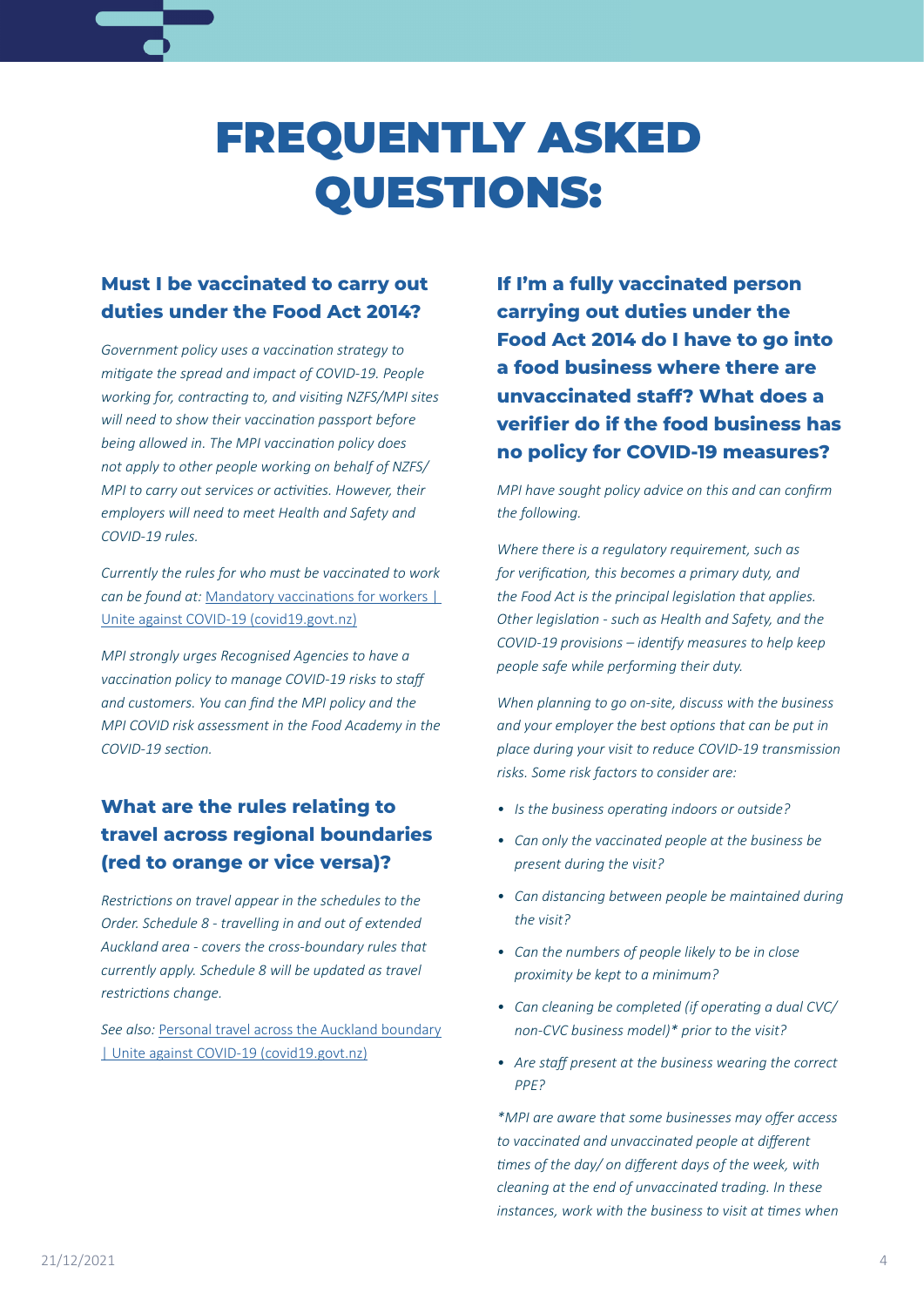

*There is a Worksafe tool to help decision-making at*: [How to decide what work requires a vaccinated](https://www.worksafe.govt.nz/managing-health-and-safety/novel-coronavirus-covid/how-to-decide-what-work-requires-a-vaccinated-employee/)  [employee and WorkSafe's enforcement approach |](https://www.worksafe.govt.nz/managing-health-and-safety/novel-coronavirus-covid/how-to-decide-what-work-requires-a-vaccinated-employee/)  [WorkSafe](https://www.worksafe.govt.nz/managing-health-and-safety/novel-coronavirus-covid/how-to-decide-what-work-requires-a-vaccinated-employee/)

*If no reasonable agreement for mitigating the risk from COVID-19 transmission can be reached, refer the business to their Registration Authority.*

## **If I am unvaccinated, can I go into a food business complying with COVID-19 Vaccination Certificate (CVC) rules?**

*No.*

## **Can a food business require proof of a negative COVID-19 test as well as full vaccination?**

*No, a COVID-19 test is not required under the current order (December 2021).*

*Note that some businesses may opt for a negative test result as well as proof of vaccination before allowing people on site.*

*There are some export markets driving the requirement for tests in addition to being fully vaccinated.*

## **I'm a verifier, what do I do if a food business is not compliant with COVID-19 measures (exceeding maximum number of people, no distancing as required etc), who can I report this to?**

*The process for reporting a breach of COVID-19 requirements is at: [https://covid19.govt.nz/alert-levels](https://covid19.govt.nz/alert-levels-and-updates/report-a-breach/)[and-updates/report-a-breach/](https://covid19.govt.nz/alert-levels-and-updates/report-a-breach/)*

## **Who does a verifier tell if the food business won't let me on-site to do the reality check component of the verification (and there is no valid reason not to)?**

*If the Recognised Agency is unable to persuade the operator, please report the matter to the Registration Authority.*

## **What does a verifier do if the reality check component of the verification can't be done on-site (as per list of valid reasons), can it be deferred and if so for how long?**

*Deferring verification is a last resort, and guidance provides some options when there are valid reasons for not going on-site.*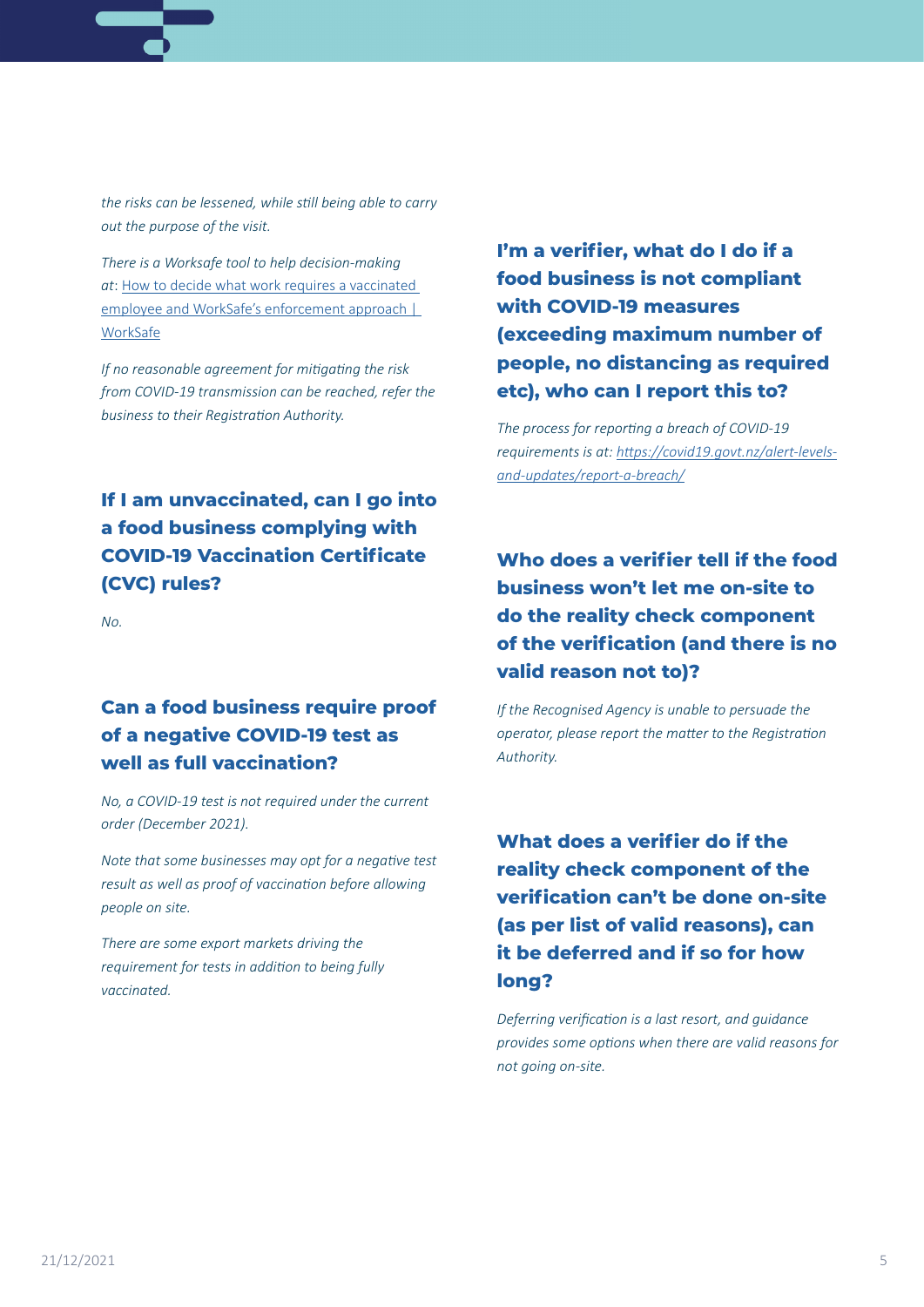## APPENDIX 1

## THE COVID-19 PUBLIC HEALTH ORDER AND HOW IT WORKS

## (FROM THE 'EXPLANATORY NOTES' TO THE ORDER)

The Order: COVID-19 Public Health Response (Protection Framework) Order 2021 (SL 2021/386) – New Zealand Legislation: [www.legislation.govt.nz/regulation/public/2021/0386/latest/LMS563461.html](https://www.legislation.govt.nz/regulation/public/2021/0386/latest/LMS563461.html)

The COVID Protection Framework: COVID-19 Protection Framework | Unite against COVID-19 (covid19.govt.nz): [covid19.govt.nz/traffic-lights/covid-19-protection-framework/](https://covid19.govt.nz/traffic-lights/covid-19-protection-framework/)

### **Background**

New rules for combatting COVID-19 have been issued by the COVID-19 Public Health Response (Protection Framework) Order 2021 which came into force at 11.59 pm on 2 December 2021. It establishes the COVID-19 Protection Framework for New Zealand; and replaces the earlier COVID-19 Alert Level system.

The Protection Framework uses a 3-level approach, the 'traffic light' system, of Green, Orange, and Red, with restrictions increasing as an area moves from Green up to Red.

It provides a wider range of public health measures, including those that were used under the Alert Level system (such as face covering requirements) as well as new measures (such as COVID-19 vaccination certificate (CVC) requirements). The COVID-19 provisions in the order only have legal effect if they are made active by being specified in a relevant schedule (a **COVID-19 response schedule**)

### **COVID-19 response schedules**

The current COVID-19 response schedules are as follows:

- [Schedule 5](https://www.legislation.govt.nz/regulation/public/2021/0386/latest/whole.html#LMS566881), which sets out the COVID-19 provisions that apply at Green:
- [Schedule 6](https://www.legislation.govt.nz/regulation/public/2021/0386/latest/whole.html#LMS570864), which sets out the COVID-19 provisions that apply at Orange:
- [Schedule 7](https://www.legislation.govt.nz/regulation/public/2021/0386/latest/whole.html#LMS602390), which sets out the COVID-19 provisions that apply at Red:
- [Schedule 8](https://www.legislation.govt.nz/regulation/public/2021/0386/latest/whole.html#LMS566889), which establishes the cross-boundary rules that currently apply.

New COVID-19 response schedules may be added over time, as needed, to provide a tailored response to a particular situation. For example, a localised lockdown schedule may be required if there is a rapid growth in cases in an area.

Each COVID-19 response schedule is structured in the same way, as follows:

- Part 1 describes the area (if any) to which that schedule applies:
- Part 2 lists the COVID-19 provisions that apply to that area:
- where relevant, Part 3 specifies the COVID-19 provisions that apply as a result of a business or service choosing to operate with or without COVID-19 vaccination certificates (the **CVC rules** and **non-CVC rules**).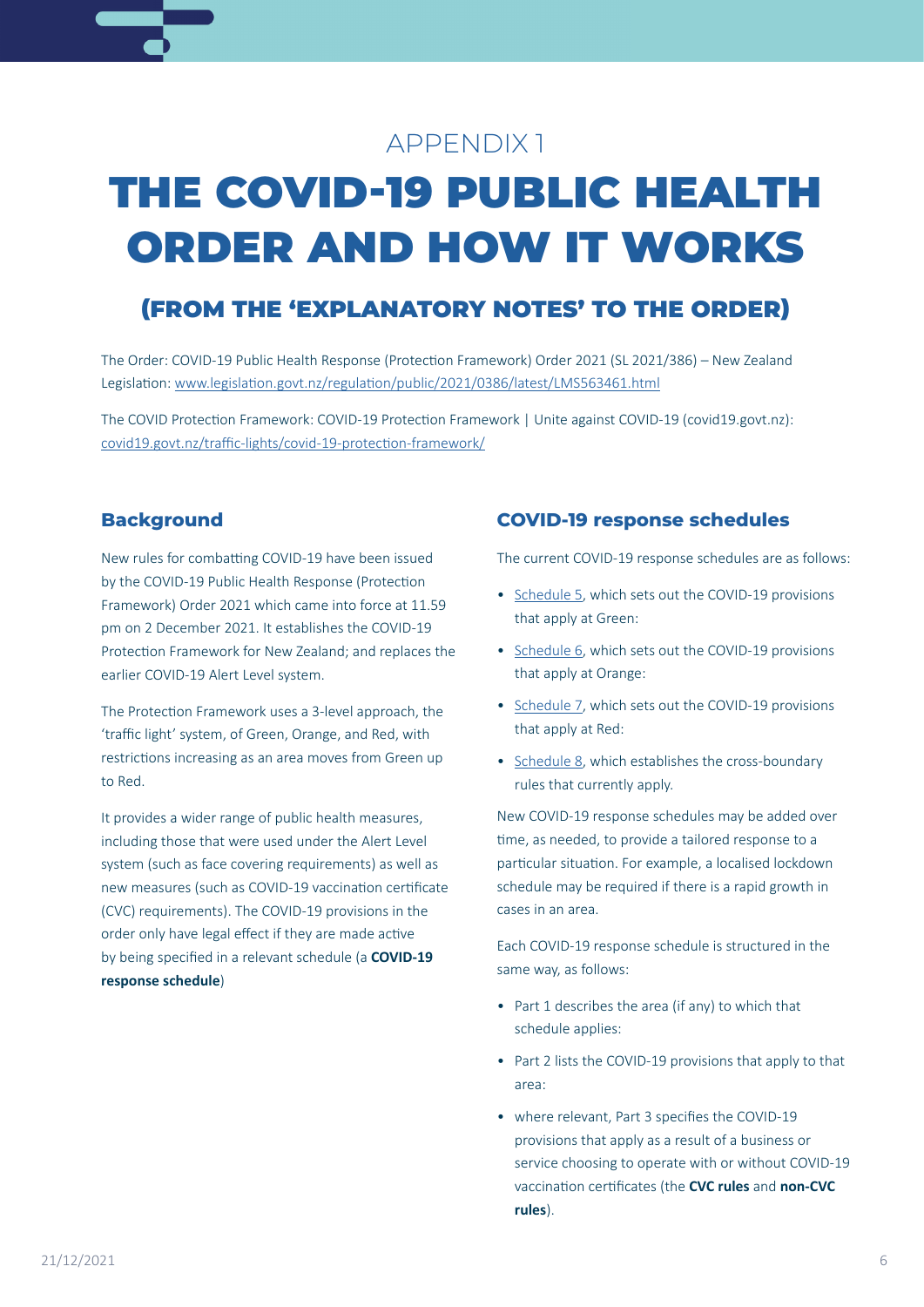In some cases, a schedule may specify modifications to a particular COVID-19 provision. Those modifications apply only to the area described in Part 1 of that schedule.

### **Types of COVID-19 provisions**

#### **What's the same?**

Many of the COVID-19 provisions are substantially the same as the equivalent requirements under the Alert Level system. These include requirements relating to the following:

- QR codes and contact records (see [subpart 1](https://www.legislation.govt.nz/regulation/public/2021/0386/latest/whole.html#LMS571993) of Part 2):
- face coverings (see [subpart 2](https://www.legislation.govt.nz/regulation/public/2021/0386/latest/whole.html#LMS570503) of Part 2):
- physical distancing (see [subpart 4](https://www.legislation.govt.nz/regulation/public/2021/0386/latest/whole.html#LMS570504) of Part 2):
- limited purpose gatherings (previously, "controlled gatherings") and limited outdoor gatherings (see [subpart 5](https://www.legislation.govt.nz/regulation/public/2021/0386/latest/whole.html#LMS567638) of Part 2):
- restrictions on access to certain businesses or services (see [subpart 7](https://www.legislation.govt.nz/regulation/public/2021/0386/latest/whole.html#LMS596267) of Part 2):
- restrictions on when certain businesses or services may open (see [subpart 8](https://www.legislation.govt.nz/regulation/public/2021/0386/latest/whole.html#LMS596269) of Part 2):
- restrictions on how certain businesses or services may operate (see [subpart 9](https://www.legislation.govt.nz/regulation/public/2021/0386/latest/whole.html#LMS570537) of Part 2):
- restrictions on movement, including stay-at-home orders and cross-boundary travel rules (see [subpart](https://www.legislation.govt.nz/regulation/public/2021/0386/latest/whole.html#LMS566708)  [10](https://www.legislation.govt.nz/regulation/public/2021/0386/latest/whole.html#LMS566708) of Part 2).

#### In addition,—

• the cross-boundary travel rules for Auckland are, at this stage, essentially the same as those that were in force under the Alert Level system (see [Schedule 8](https://www.legislation.govt.nz/regulation/public/2021/0386/latest/whole.html#LMS566889)); and

#### **What's new?**

The Protection Framework contains new requirements relating to the following:

- COVID-19 vaccination certificates, or CVCs (see [subpart 3](https://www.legislation.govt.nz/regulation/public/2021/0386/latest/whole.html#LMS570513) of Part 2):
- capacity limits (see [subpart 4](https://www.legislation.govt.nz/regulation/public/2021/0386/latest/whole.html#LMS570504) of Part 2):
- gatherings and events (see [subparts 5](https://www.legislation.govt.nz/regulation/public/2021/0386/latest/whole.html#LMS567638) and [6](https://www.legislation.govt.nz/regulation/public/2021/0386/latest/whole.html#LMS601594) of Part 2).

## **CVC (COVID-19 Vaccination Certificate) requirements**

The Protection Framework establishes new requirements that relate to the use of CVCs to regulate access to businesses or services (including events that they organise) and to gatherings.

Certain businesses or services (regulated businesses or services) must choose between operating either with or without CVCs. These businesses or services are regulated because their operations present a higher risk of COVID-19 transmission. If they choose to operate without CVCs, restrictions will apply. In some cases, they may have to close their premises to customers and clients.

By contrast, businesses or services that operate from certain premises (designated premises) are prohibited from operating with CVC restrictions. These include supermarkets, health services, and most public transport services (see [clause 10](https://www.legislation.govt.nz/regulation/public/2021/0386/latest/whole.html#LMS607377)). Such businesses or services must not deny a person entry to the premises or access to services on vaccination grounds (see clauses [31](https://www.legislation.govt.nz/regulation/public/2021/0386/latest/whole.html#LMS579542) and [32](https://www.legislation.govt.nz/regulation/public/2021/0386/latest/whole.html#LMS582363)).

### **Regulated businesses or services**

[Clauses 25](https://www.legislation.govt.nz/regulation/public/2021/0386/latest/whole.html#LMS600748) to [27](https://www.legislation.govt.nz/regulation/public/2021/0386/latest/whole.html#LMS582376) set out the rules relating to regulated businesses or services. In summary,—

- a business or service is a regulated business or service if it is specified as such by [clause 25](https://www.legislation.govt.nz/regulation/public/2021/0386/latest/whole.html#LMS600748) (see the item relating to [clause 25](https://www.legislation.govt.nz/regulation/public/2021/0386/latest/whole.html#LMS600748) in the relevant COVID-19 response schedule):
- a regulated business or service must choose to operate under either CVC rules or non-CVC rules (see [clause 25](https://www.legislation.govt.nz/regulation/public/2021/0386/latest/whole.html#LMS600748)), and must communicate that choice at the main entrance of the premises (see [clause 26](https://www.legislation.govt.nz/regulation/public/2021/0386/latest/whole.html#LMS595885)):
- if a regulated business or service chooses to operate under CVC rules, it must—
	- have systems and processes in place to check that each person at the premises is carrying a CVC (see [clause 27\(1\)\(a\)](https://www.legislation.govt.nz/regulation/public/2021/0386/latest/whole.html#LMS582376)); and